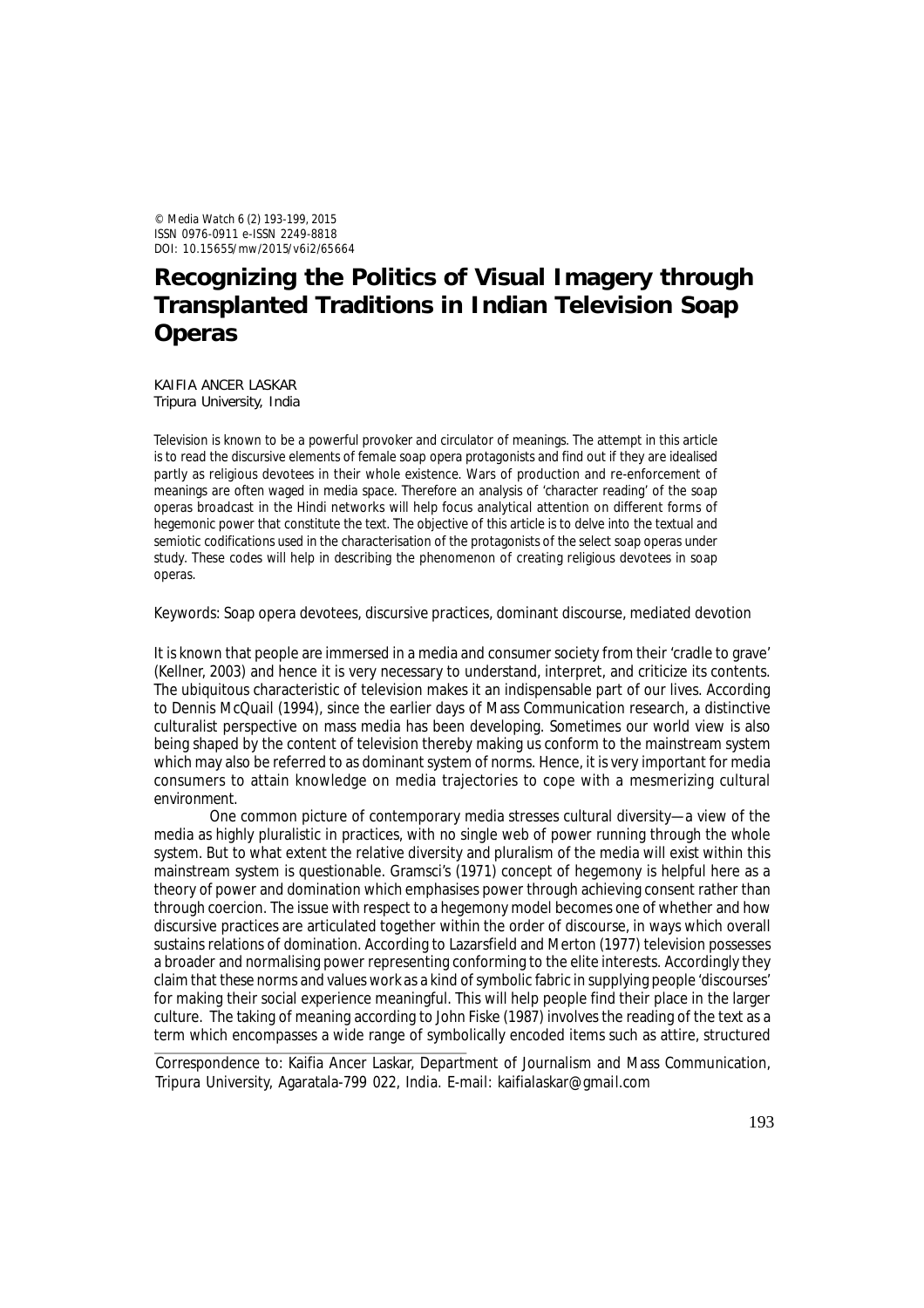Recognizing the Politics of Visual Imagery: K A Laskar

social norms and language. Forms and codes based on semiology are analysed to derive meanings and socio-cultural inter textuality. Therefore our aim is to find the avenues of meaning, linguistic analysis of the text in terms of truth which is believed to be hidden there , the discourse and its discursive practices leading to more analytical criticism of the text. This attempt will touch on a theory, a practice, a choice which are caught up in the struggle of men and signs. Here this struggle or activity is referred to the readings of the viewers who either take up the dominant reading or the negotiated reading based on their socio- cultural and ideological frame of references.

### **Recognizing the Politics of Visual Imagery**

Media theorists both past and present have identified the politics of visual culture, be it in films or television. But many of them failed to empirically document how television imagery or media imagery more generally enters into the 'meaning making' activity of the people who use it on a daily basis (Lembo, 2000). Charles Taylor (1992) argues that in patriarchal societies, women folk are coerced in accepting a negative self imagery and a low self esteem. A number of strands in contemporary politics turn on the demand for recognition amidst the hegemonic domination. Our identity, according to Taylor (1992) is partly shaped by recognition or its absence often by misrecognition of others. The real damage would be caused if cultural spectacle such as television also reflects a distorted and stereotyped image of women (Ibid).

India, being a land full of epic literatures and mythologies, is dominated by religion and rituals. These activities are very prominent in an Indian's daily life as it acts as a normalising agent for social life. But there is a plethora of variations in their religious affiliations. Again the variations in the degree of religious affiliations vary among individuals particularly among young urban-dwellers. Since social locations are numerous and identities multiple in the cultural studies scheme of things, reading the text is understood to be a quite complicated activity. People have the liberty to accept or reject, even negotiate, in different ways the meaning that discourses will have for them. However sometimes audience refuse to allow the 'coherence' provided by the dominant discourses to become their own meaningfully coherent ways of perception (Lembo, 2000). A female character according to Tania Modelski (1996) is decentered in the soap opera equivalent to her role in the patriarchal family. Here she is decentered, because her identity is realized only in her relationships with her children and husband. The female protagonist is portrayed attempting to accommodate the changing demands posed by these relationships.

## **Transplanted Traditions: Gazing at Indian Media Discourses**

The media has an authority to typecast people, places and events by enforcing conventional societal norms and marginalising the oppositional behavior (Lazarsfield & Merton, 1977). The concept of 'hegemony', a term for a ruling ideology was coined by Gramsci (1971), is used by the critical theorists to denote the cultural dominance. A multi ethnic, multi regional Indian audience are consistently read the text offered to them through the mass media discourses day in and day out. Numerous questions concerning hegemonic control will be hurled if these millions of audience are offered the visual imagery of only a particular dominant religious discourse. Therefore domination or extensive coverage provided to a single religious discourse in a multi ethnic country like India will call into several questions. The question here is not raised against consistent and repetitive portrayal of a particular dominant ethnic group, if any, but the total absence of the rest others. Questions are also hurled against 'the institutional power of the mass medium' (Gitlin, 1978). According to Gitlin (1978), the preference given by the mass media to particular ideologies and the repetition of certain 'ideational structures' is indicative of the media's preference for ideas and values that harmonies with elite interests. Hence discourses compatible to the elite interest (here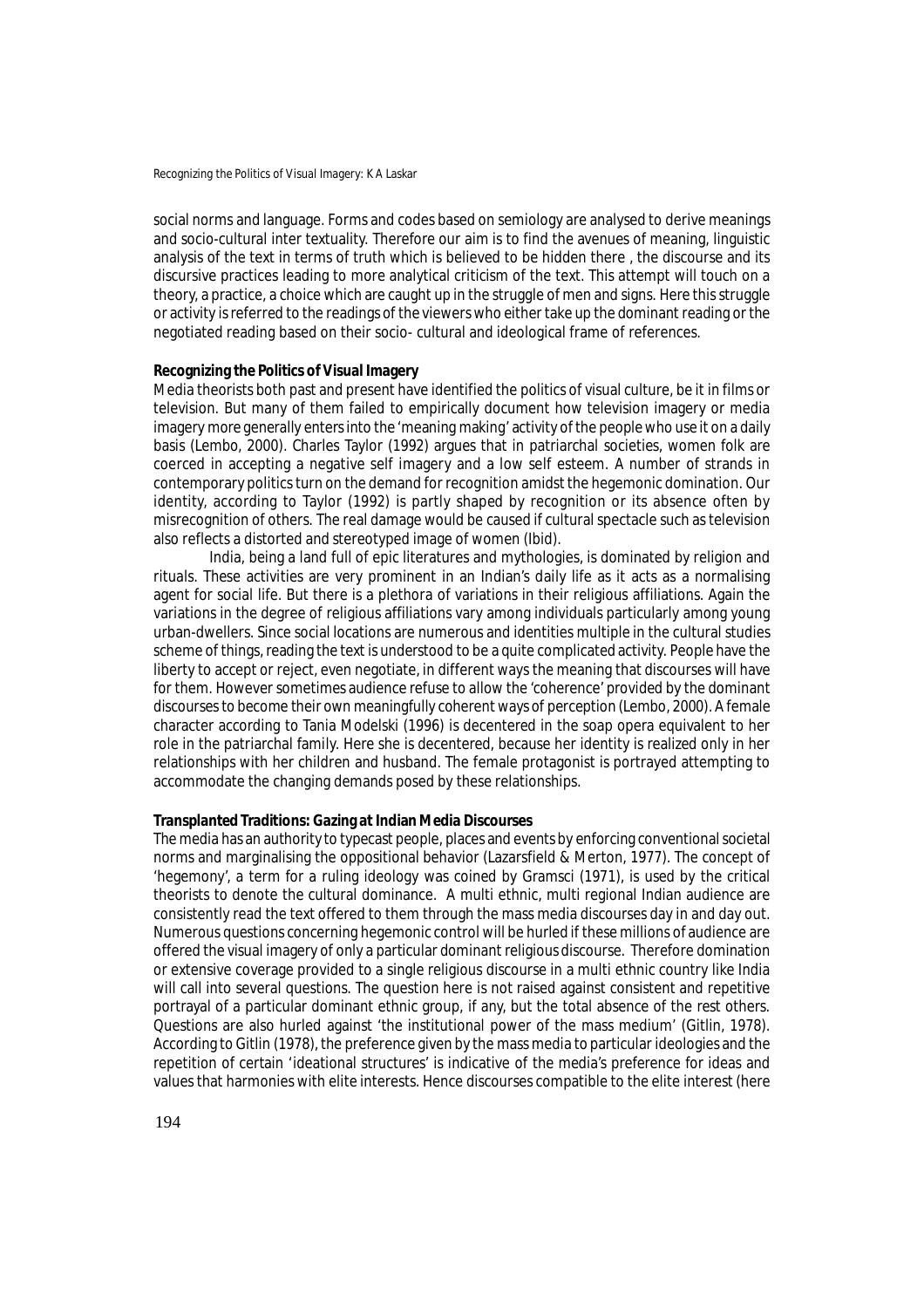dominant religious discourse) tame and normalize oppositional discourses.

## **Methodology**

Numerous questions concerning mediated ethnic domination will be raised if the multi ethnic, multi regional Indian audiences are offered the visual imagery of only a particular dominant discourse. In order to trace these discursive practices and their implications, an extensive semiotic exploration of the discursive elements present in the characters of the female protagonists of two Hindi serials is undertaken. Character reading is carried out based on semiological codes, such as signifier and the signified, intricacies of the mediated domination of particular cultural discourses over the others is undertaken. While one of the perspective in critical discourse is order of discourse (here religious), the other is the communicative event (here soap operas), which means the form through which the discourse presents itself. And the analysis tries to find out if they do intersect or if one draws upon the other.

*Saath Nibhana Sathiya* is an Indian television soap opera that was broadcast on one of the Hindi commercial channels, Star Plus. This soap opera is based on the cindrella style story of the aspirations and turmoil in the life of two cousin sisters named Gopi and Rashi. While Gopi is an illiterate Rashi is modern and educated. Gopi is dutiful towards her family and is very innocent on the other hand Rashi is driven by materialistic desires and serves as antagonist along with her mother who is also the aunt of Gopi. The serial portrays the affluent life of Gujarati family who although wealthy but are bound by familial ties and virtues. *Choti Bahu* is another Indian television soap opera narrating the love saga of two characters Radhika (female) and Dev(male). The story revolves around the succession of 'Rajpurohit' (head priest status) and the property related to it. Radhika is a great devotee of "Kanha" (Lord Krishna), who helps her to overcome all the obstacles plotted by the antagonists.

### **The Paradigm of Television Text**

Arguments have been forwarded stating the ubiquitous nature of television has provided a new kind of cultural experience and symbolic environment. One of the foremost thinker in this regard is Douglas Kellner who in his essay "TV, Ideology and Emancipatory Popular Culture" (1979) argues that ideology is a synthesis of concepts, images, theories, stories, myths in imaginative, symbolic or mythical forms. Such a strategy of image "production-consumption and domination", according to Kellner (1979), follows the logic of advanced capitalism as a system of commodity production, manipulated consumption, administration and social conformity. He also points out that television images and stories produce new mythologies for problems of everyday life. "Myths" according to Kellner (1979) are simply described as stories which explain, educate and justify practices and institutions. It should be pointed here that since myths deal with the most significant phenomenon of human life and enable people to come to terms with death, violence, love, sex, labor and social conflict, television portrayal of religious discourse (here dominant) may replicate itself, allowing further expansion in production and consumption. Here the concept of "bardic television" developed by John Fiske along with John Hartly in the book Reading Television (1978) can be echoed. According to them television performs seven functions in a modern society that the bard performed in a traditional society.

Much of the activities of the world's great faiths are precisely concerned with the communication of values and ideas using a multiplicity of mass medium. Neil Postman (1985) points out that exclusive consumption of media product will enhance its survival. What Postman (1985) negates in his article, Chris Arthur upholds in his book 'Religion and the Media' (1993), stating that religious education and media are related. Arthur (1993) opines that proper use of media helps in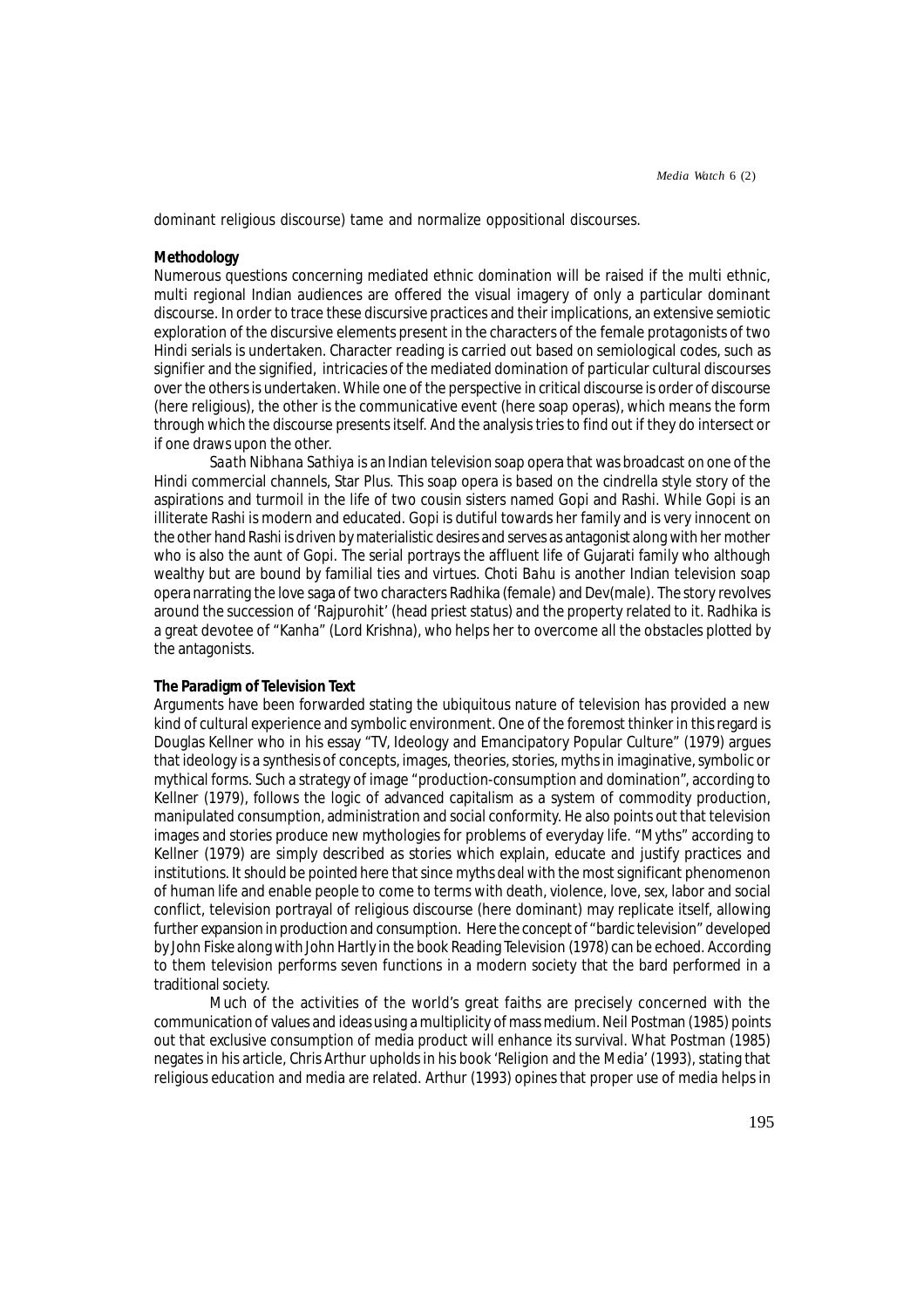the dissemination of religious ideas among masses. Argument have been laid out by many theorists that the multicultural societies experience a number of communication flows where the dominant social order undergoes a constant process to sustain its community and value system through mass media that it controls.

Hence Andrew Jakubowicz in his essay 'Media in Multicultural Nations: Some Comparisons' in the book Questioning the Media (1995), presents a critical analysis of media in multicultural nations citing the examples of United States, United Kingdom and Australia. He analyses the cases of these three multicultural nations to depict the sense of nationhood and multiculturalism being portrayed in the media. According to him since these three nations are the conglomerations of many cultural groups there is every possibility of one or two of the groups posing as dominant. Mythologies all over the world talk about more or less similar kind of struggle, climax and victory of good over the evil. Therefore social function of myths persists in our society and is visible in television culture in terms of symbolic and thematic patterns.

Hence the first objective of relation between the representation of characters and the frequency of their religious practices is of great importance in order to dissect the dominant religious discourse present in the soap operas. In order to strengthen this objective the arguments put forwarded by Christianne Brosius (1999) can be echoed. Brosius (1999) argues that the 1990's have witnessed an increasing awareness of the need to popularize Indianess through the Hindu revivalist ideology of cultural nationalism (Hindutva). This, according to Brosius (1999), is done by means of "branding" and displaying a selection of images, metaphors and narratives deriving from broader realms of popular culture.

According to Brosius (1999), the use and packaging of such symbolic means through a communication system can help a community to construct and derive meanings. Members of a particular community will align their loyalties to a given set up of references (moral values, duties and rights; cultural practices such as religious rituals) and a dynamic process of continuous negotiation for construction of community feeling will then take place. It is clear that if a multicultural state is prepared to adopt clear policies that seek to create the conditions for inter cultural communications and social justice then this can result into more just outcomes. But if neglected, this may force the nation to face a major threat. Stewart M. Hoover and Kurt Lungby (1997) attempts a complex approach to examine the relationship between religion and mass media by bringing together perspectives from cultural studies, sociology of religion, media studies, ritual studies and religious studies.

 The ownership and control of profit generating media has an impact in some way or the other over the meaning making activity of the people consuming these media products. Douglas Kellner (2006) helps to develop methods to analyse the nature and effects of the media. The richness of symbolic structure and content in the select soap opera provides a wealth of different readings and appropriations. Three levels of readings are being adopted by Douglas Kellner in this paper and they are "realist level, mythology level and allegorical level". Thompson (1990) argues that rather than examining the role played by media in enforcing an ideological consensus it is important to consider the functioning of the mass media within the broader sociological sphere. It is also undeniable that we are deeply engulfed in a mediatized world of diverse ideas and identities. In order to appreciate the latter we need to understand the former.

## **Soap Opera: Trajectories of Mediated Imagery**

According to Kate Bowels (2000), a soap opera is an ongoing episodic presentation of dramatic fiction presented either on radio or on television. At the beginning of the twenty first century, soap operas became an integral part of Indian culture. The content of Indian soap operas mostly concentrates on the conflicts between mother-in-laws and daughter-in-laws. The polysemic or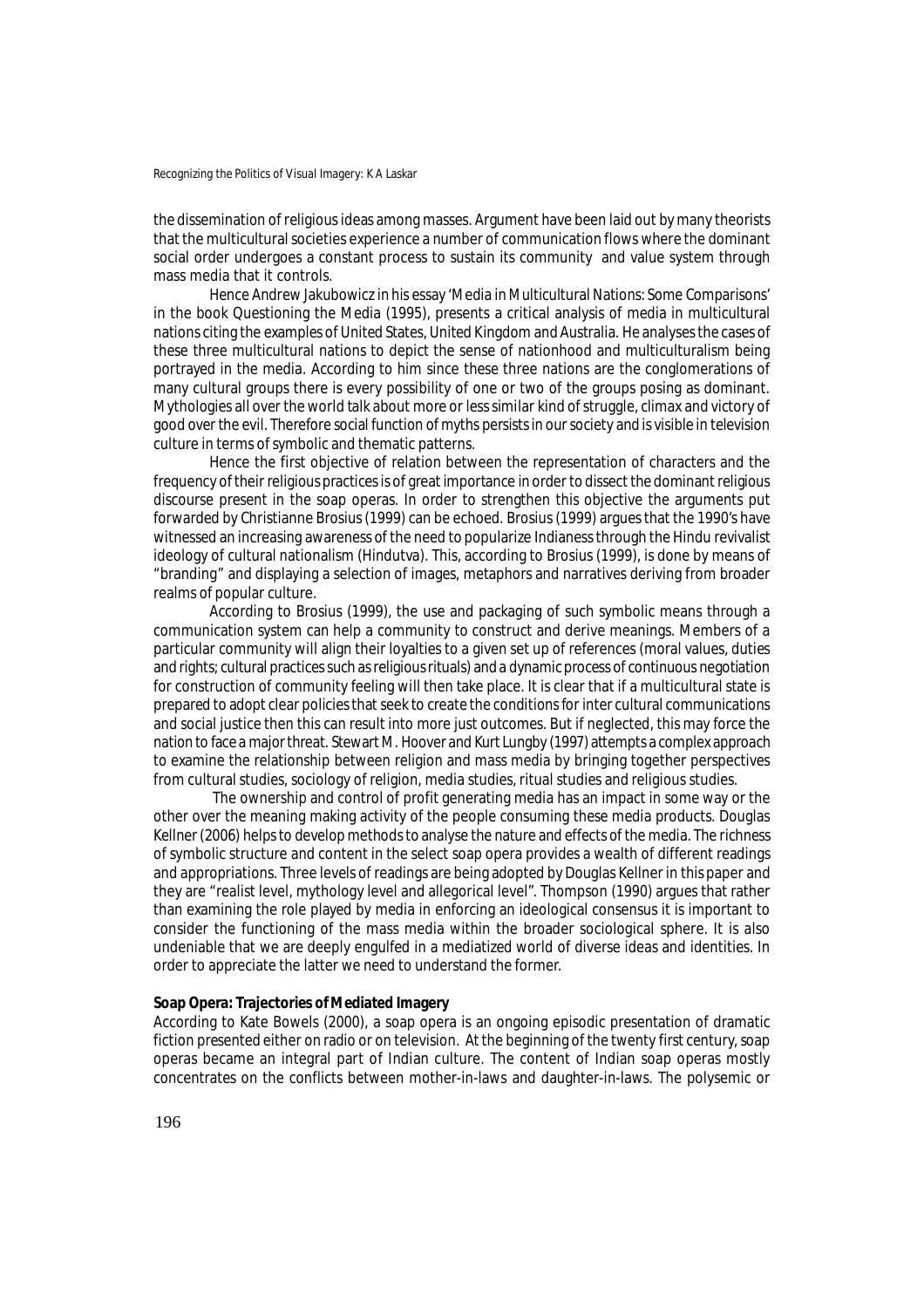multiplicity nature of television as opined by Ron Lembo (2000) helps to provide a potential of meanings which may be realized or made into actually experienced meanings by socially situated viewers in the process of reading of these soap operas. The process of reading, dominant, negotiated or alternative meanings by the viewers will lead to further dimensions of power (Ibid). John Fiske (1987) with this regard points out that any set of social relations will necessarily involve power and resistance, domination and subordination. As cultural or religious groups are neither autonomous nor equal the portrayal of certain cultural or religious group and their discursive practices all through out in the two select Hindi channels will call into question about the mediated domination of these discourses over the other not given screen presence in Indian television.

#### **The Spectacle of "Docile Bodies"**

The gender stereotypes, more specifically religious stereotypes represented in television represents mainstream ideology, reinforcing the stereotypical definitions of Indian womanhood (Nandkumar, 2011). While most of these serials are found to be reinforcing and strengthening the gender stereotypes already present in Indian society with themes that centre on a strong sense of binary opposites. The female characters, the protagonists and antagonists are mostly portrayed in the light of approval or disapproval. After undertaking only this brief study of the portrayal and depiction of religious and cultural discourses in two soap operas running in the select prime time slot, we can form a subtle idea about the power relations in our society. We know that discourse is a social act which may promote or oppose the dominant ideology (Fairclough, 1995), in this case the religion and culture. Hence these discursive practices have become institutionalized particularly by media industries. The polysemic or multiplicity of meanings provided by television makes the viewers socially situate themselves (Lembo, 2000).

Social problems are accustomed to be solved on individual level. It is in this regard the socio and cultural traits present in the character of the protagonist conforms or deviates it from the dominant or official discourse. These stereotypical roles reflect the typical patriarchal mindset, where the housewife is an ideal woman with primary concern on family relationships (Nandkumar, 2011). Although the protagonist are portrayed as superwomen but her identity is created in relation to an invisible heavenly support. All of these produce more or less strongly marked social difference which relate among each other in a complexity of ways that always involves the dimension of power and finally conflict of interests (Fiske, 1987).

The portrayal of "good female characters" and their discursive practices all through out in the two Hindi serials call into question about the mediated domination of these discourses over the other not given screen presence in television codes. It is apparent that there is stereotypical representation of gender roles on television as its images largely reflect traditional patriarchal notions of gender. Women are still typecast in traditional roles, and stereotypically represented as dependent, docile and extremely religious.

In order to bring herself and her family out of any sort of problem, the protagonists Gopi and Radhika resorts to prayers and literally begging in front of the religious deity. The female protagonists are portrayed as either dutiful wife or dutiful daughter-in-law whose priorities lie in her domestic chores as well as her devotion to religious practices. The protagonists are almost every now and then shown devoted to the service of their deity of worship even sorting refuge during the time of distress. While the protagonists both Gopi and Radhika are identified as docile, submissive and helpless characters unlike the antagonists. They are also depicted resorting to heavenly blessings of their religious deities for outrunning demonic forces of the antagonist or any hurdles that are being created on their way. These depictions rather give us an impression of the female characters as solely dependent on external patriarchal power for resolution of any hurdle devoid of their rational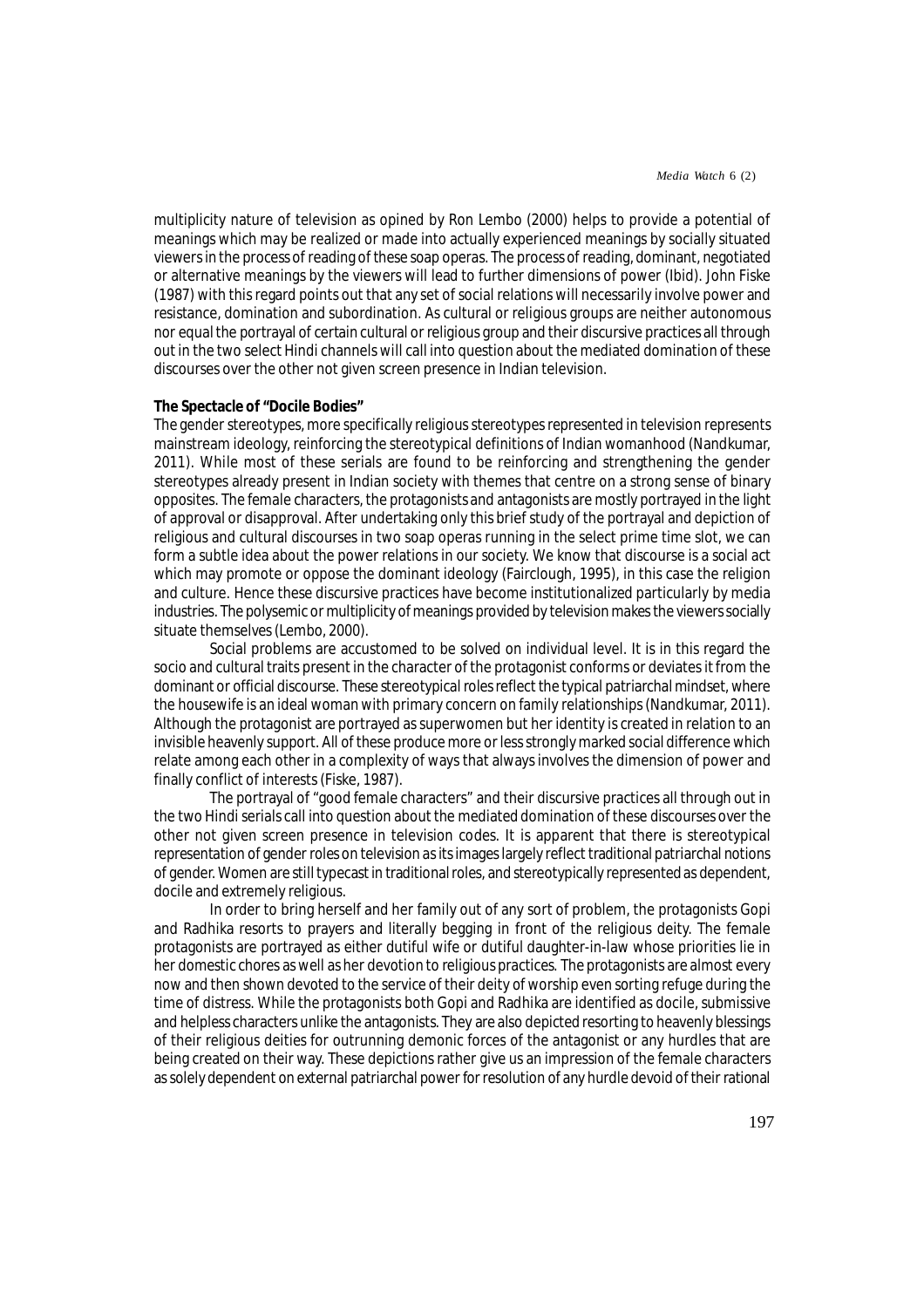and independent decision making capacity. Moreover the character of the protagonists (here Gopi and Radhika) cannot be understood as individuals existing in their own right but as textual relations with other characters. The characters of both the female protagonists is defined by their relationship of similarity and deference to other characters. The lead ladies of both the serials under study are married in wealthy families grounded in Hindu traditions. Both the two female protagonists exhibit the "feminine characteristics" within the patriarchal discourse. Some of these feminine characteristics are identified by Sandra Lee Bartky (1997) in her essay, Foucault, Femininity, and the Modernisation of Patriarchal Power.

The stereotypical representation of women as "dependent, docile, and extremely religious" is a procedure of "internalization" of "docile bodies" (Foucault, 1979). This aspect is readily internalized by the producers of the serials and hence the repetitive visual imagery of these "docile bodies" in the form of female protagonists is undertaken by them to reinforce this docility. It was Foucault (1979) who tried to identify the imposition of discipline upon the body with the operation of specific institution and hence when the female protagonists are repetitively portrayed performing religious rituals to settle matrimonial bliss, imposition of religious disciplines upon the female body is attempted. This system aims at turning women into the docile and compliant companions of men (Bartky, 1997). This will add up to the dominant gender arrangements where women's subjective realizations will be restricted within an ensemble of systematically depicted practices. Internalization of religiosity is attempted to structure the patriarchal construction.

These soaps are violative of woman rights also and highly encroaching upon the space created by women. The female protagonists are portrayed as one dimensional figures. Their public sphere and the private sphere cannot be differentiated. Their portrayal as dutiful wife and dutiful daughter-in-law with priorities lying on domestic chores and devotion to religious practices are rather process of internalization meant for the audience. The portrayal of the power of a particular Hindu religious deity in overcoming their distress is leading to various readings for the audience. The audience will either read these meanings as the domination of a supreme heavenly power over human beings or the female protagonists are docile and submissive to the powerful force. There is no portrayal of their public life and this acts as the public private dichotomy or public private hierarchy considered as a founding condition of female oppression. This dichotomy results in women's objectification and confinement, privatizing their functions within the home while privileging the role of men as decision makers in the public sphere (Uberoi, 2008).

Again the representation of purchasing of a commodity to practice this devotion towards their religious deity by the two protagonist is an encoding of 'capitalism' (Ibid). The naturalness with which two fit together in the text of the select soap operas is evidence of how these ideological codes work to organize the other codes into producing a congruent set and coherent set of meanings that constitute the common sense of a society. Women have never had so much of a derogatory stance as it has happened with these soap operas. It is highly restrictive of their free space and in line with neo liberal economy and the spirit of globalization, these soaps have become violative of new politics, destructive in nature for the emergence of cultural free space.

#### **References**

Arthur, C., & Arthur, C. J. (1993). Religion and the media: An introductory reader. University of Wales Press.

- Bartky, S.L. (1997). Foucault, Femininity, and the Modernisation of Patriarchal Power. In R. Weitz (Ed) (1998) *The Politics of Women's Bodies Sexual Appearance and Behavior*. 25-45.New York: Oxford University Press.
- Brosius, C. (1999). Is This The Real Thing? Packaging Cultural Nationalism. In M. Butcher & C. Brosius (Eds.) *Image Journeys: Audio- Visual Media and Cultural Change in India.* (1999). New Delhi, London, Thousand Oaks: Sage.